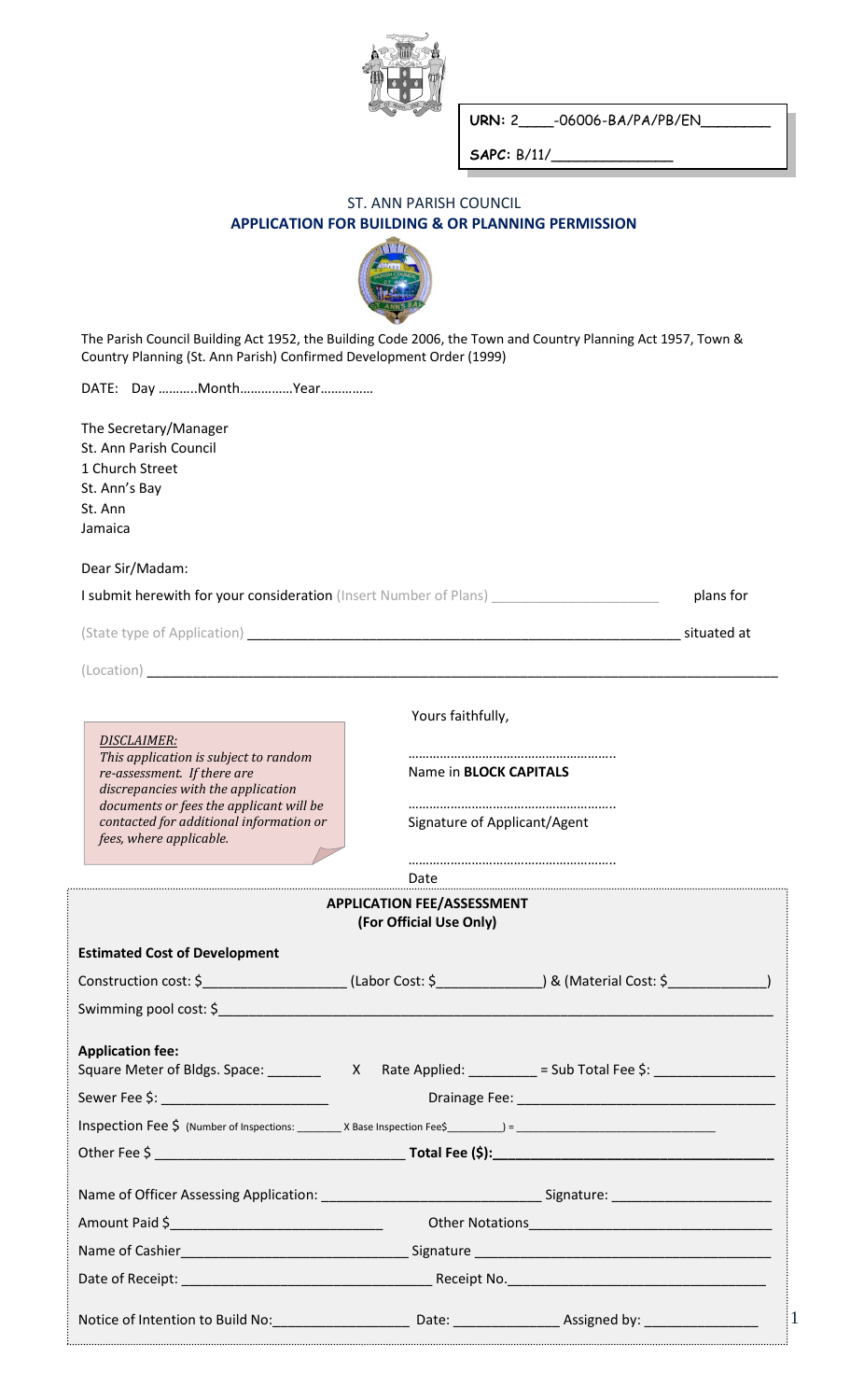|                                                                                                                                                                                                                                                | <b>APPLICATION TYPE</b><br>ı.                                                                            |                          |  |
|------------------------------------------------------------------------------------------------------------------------------------------------------------------------------------------------------------------------------------------------|----------------------------------------------------------------------------------------------------------|--------------------------|--|
| $\Box$ PLANNING AND BUILDING PERMIT<br><b>LE</b> RENEWAL/REVALIDATION OF BUILDING PERMIT<br>$\Box$ ENQUIRY<br><b>E</b> RETENTION/USE OF STRUCTURE<br><b>DOTHER</b> _________________________<br>* Areas not fully covered by Development Order | <b>BUILDING PERMIT ONLY*</b><br>$\Box$ CHANGE OF USE<br><b>DOUTLINE APPLICATION</b><br>$\Box$ DEMOLITION |                          |  |
|                                                                                                                                                                                                                                                | <b>II. APPLICANT DETAILS</b>                                                                             |                          |  |
| $\square$ <sub>MR</sub><br>TITLE:                                                                                                                                                                                                              | $\square$ <sub>MS</sub>                                                                                  | $\square$ <sub>MRS</sub> |  |
|                                                                                                                                                                                                                                                |                                                                                                          |                          |  |
|                                                                                                                                                                                                                                                |                                                                                                          |                          |  |
|                                                                                                                                                                                                                                                |                                                                                                          |                          |  |
| $\Box$ YES<br>Is the applicant the owner of the land?                                                                                                                                                                                          |                                                                                                          | $\square_{\sf NO}$       |  |
|                                                                                                                                                                                                                                                |                                                                                                          |                          |  |
| Has the permission of the owner or any other person entitled to give permission for the use of the property been obtained and<br>$\Box$ YES<br>furnished?                                                                                      | $\Box$ NO                                                                                                |                          |  |
| <b>PROFESSIONAL INFORMATION</b><br>Ш.<br>(Architects, Engineers, Building Practitioners, Urban Planners etc.)                                                                                                                                  |                                                                                                          |                          |  |
| $\Box$ MR<br>TITLE:                                                                                                                                                                                                                            | $\Box$ MS                                                                                                | $\square$ MRS            |  |

| TH LET<br><u>is in the set of the set of the set of the set of the set of the set of the set of the set of the set of the s</u> |                                                                                                                 | <b>LUI</b> ND                                                                                                 | ш мкэ                    |  |
|---------------------------------------------------------------------------------------------------------------------------------|-----------------------------------------------------------------------------------------------------------------|---------------------------------------------------------------------------------------------------------------|--------------------------|--|
|                                                                                                                                 |                                                                                                                 |                                                                                                               |                          |  |
|                                                                                                                                 |                                                                                                                 |                                                                                                               |                          |  |
|                                                                                                                                 |                                                                                                                 |                                                                                                               |                          |  |
|                                                                                                                                 |                                                                                                                 |                                                                                                               |                          |  |
|                                                                                                                                 |                                                                                                                 |                                                                                                               |                          |  |
|                                                                                                                                 | REGISTRATION NUMBER: __________________________ EXPIRY DATE (OF REGISTRATION) ____________________________      |                                                                                                               |                          |  |
|                                                                                                                                 | AFFIX COMPANY'S SEAL: A COMPANY'S SEAL AND A COMPANY OF THE COMPANY'S SEAL AND A COMPANY'S SEAL AND A COMPANY'S |                                                                                                               |                          |  |
|                                                                                                                                 |                                                                                                                 |                                                                                                               |                          |  |
|                                                                                                                                 | DESIGN METHOD: $\Box$ ENGINEERED                                                                                | <b>T</b> TRADITIONAL                                                                                          |                          |  |
|                                                                                                                                 |                                                                                                                 |                                                                                                               |                          |  |
| TITLE:                                                                                                                          | $\square$ <sub>MR</sub>                                                                                         | $\square$ <sub>MS</sub>                                                                                       | $\square$ <sub>MRS</sub> |  |
|                                                                                                                                 |                                                                                                                 |                                                                                                               |                          |  |
|                                                                                                                                 |                                                                                                                 |                                                                                                               |                          |  |
|                                                                                                                                 |                                                                                                                 |                                                                                                               |                          |  |
|                                                                                                                                 |                                                                                                                 |                                                                                                               |                          |  |
|                                                                                                                                 |                                                                                                                 |                                                                                                               |                          |  |
|                                                                                                                                 |                                                                                                                 | REGISTRATION NUMBER: _________________________EXPIRY DATE (OF REGISTRATION) _________________________________ |                          |  |
|                                                                                                                                 |                                                                                                                 |                                                                                                               |                          |  |
|                                                                                                                                 |                                                                                                                 |                                                                                                               |                          |  |
|                                                                                                                                 | DESIGN METHOD: ENGINEERED                                                                                       | $\Box$ TRADITIONAL                                                                                            |                          |  |
|                                                                                                                                 |                                                                                                                 |                                                                                                               |                          |  |
|                                                                                                                                 |                                                                                                                 |                                                                                                               |                          |  |

Applicant Signature\_\_\_\_\_\_\_\_\_\_\_\_\_\_\_\_\_\_\_\_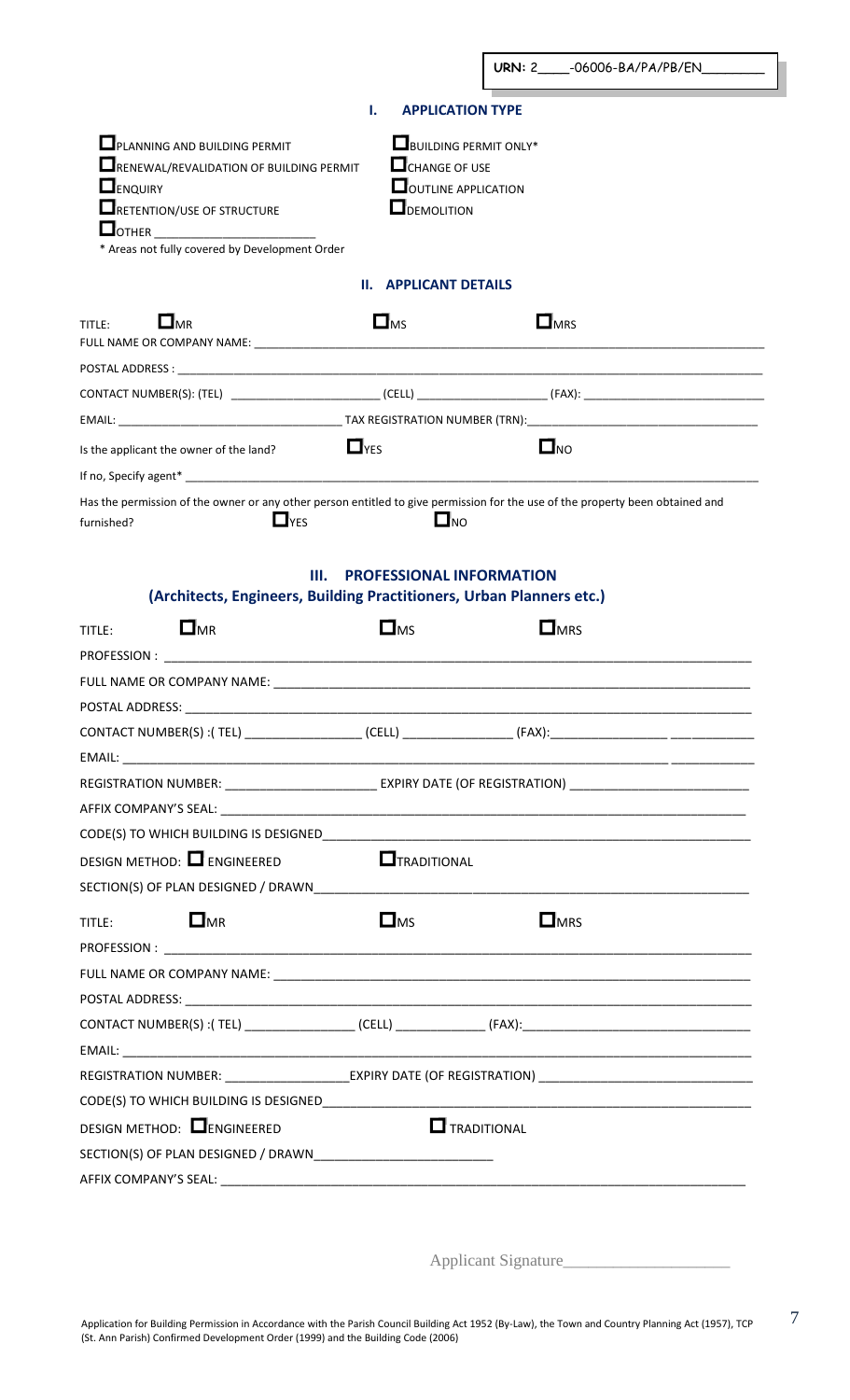# **IV. PROPERTY'S LEGAL INFORMATION**

| a)<br><b>PROPERTY REGISTRATION</b>                                                                                                                                                                                                            |                                                      |  |                                                |                               |                     |
|-----------------------------------------------------------------------------------------------------------------------------------------------------------------------------------------------------------------------------------------------|------------------------------------------------------|--|------------------------------------------------|-------------------------------|---------------------|
|                                                                                                                                                                                                                                               |                                                      |  |                                                |                               |                     |
|                                                                                                                                                                                                                                               |                                                      |  |                                                |                               |                     |
| SURVEYORS REPORT/ID No. ________________________________CERTIFICATE OF TAX PAYMENT ___________________________                                                                                                                                |                                                      |  |                                                |                               |                     |
| Are there any existing structure(s) on site?                                                                                                                                                                                                  |                                                      |  | $\Box$ YES (To be reflected on plan)           | $\square$ NO                  |                     |
|                                                                                                                                                                                                                                               |                                                      |  |                                                |                               |                     |
| Is the land part of an approved subdivision?                                                                                                                                                                                                  |                                                      |  | $\Box$ YES                                     | $\square$ <sub>NO</sub>       |                     |
|                                                                                                                                                                                                                                               |                                                      |  |                                                |                               |                     |
| b)<br><b>DESCRIPTION OF LOCATION</b>                                                                                                                                                                                                          |                                                      |  |                                                |                               |                     |
| (Description of Location should include a description of adjoining properties to the north, south, east and west of the                                                                                                                       |                                                      |  |                                                |                               |                     |
| property; these descriptions should include the land use of these properties etc.)                                                                                                                                                            |                                                      |  |                                                |                               |                     |
|                                                                                                                                                                                                                                               |                                                      |  |                                                |                               |                     |
|                                                                                                                                                                                                                                               |                                                      |  | V. TYPE OF DEVELOPMENT (PROPOSED USE) *        |                               |                     |
| <b>TRESIDENTIAL DEVELOPMENT</b>                                                                                                                                                                                                               |                                                      |  | <b>TINSTITUTIONAL DEVELOPMENT</b>              |                               |                     |
| <b>COMMERCIAL DEVELOPMENT</b>                                                                                                                                                                                                                 |                                                      |  | <b>ERESORT DEVELOPMENT</b>                     |                               |                     |
| INDUSTRIAL DEVELOPMENT<br><b>U</b> LIGHT INDUSTRIAL (Specify) _________________________                                                                                                                                                       |                                                      |  | <b>HEMIXED USE DEVELOPMENT</b>                 |                               |                     |
| <b>NECREATIONALDEVELOPMENT</b>                                                                                                                                                                                                                |                                                      |  | $\Box$ TELECOMMUNICATION                       |                               |                     |
| $\Box$ OTHER                                                                                                                                                                                                                                  |                                                      |  |                                                |                               |                     |
|                                                                                                                                                                                                                                               | VI. NATURE OF DEVELOPMENT (PROJECT WORK DESCRIPTION) |  |                                                |                               |                     |
| <b>LI</b> NEW                                                                                                                                                                                                                                 |                                                      |  | $\Box$ STRUCTURAL REPAIR $\Box$ EXTENSION      |                               |                     |
| $\Box$ ALTERATION / MODIFICATION                                                                                                                                                                                                              | $\Box$ RETENTION                                     |  | $\Box$ CONVERT OR REPLACE ANY ELECTRICAL, GAS, | MECHANICAL OR PLUMBING SYSTEM |                     |
|                                                                                                                                                                                                                                               |                                                      |  |                                                |                               |                     |
| A. FLOOR AREA<br>Building Foot Print*: ________________________Floor Area: Existing _________________________Proposed _______________(Acres/Hectares/Sq. M)                                                                                   |                                                      |  |                                                |                               |                     |
|                                                                                                                                                                                                                                               |                                                      |  |                                                |                               |                     |
| Habitable Rooms*: Existing_____Proposed _______ i) Bedroom (E)______ (P)_______ ii) Living Room (E) _____ (P) ______<br>iii) Dining Room (E) ______ (P) ______ (iv) Lounge Room (E) ______ (P) ______ (v) Other (Specify) ___________________ |                                                      |  |                                                |                               |                     |
| Restroom: Existing_____________Proposed ___________________________Other Rooms: Existing_________ Proposed ___________________________<br>Shops / Offices:  Existing________________Proposed _____________Other Rooms: Existing__             |                                                      |  |                                                |                               |                     |
| <b>B. AMENITIES*</b><br>Amenity Space: Required__________ (Sq. M) Provided_________ (sq. M), Density: Required_______(Sq. M) Provided_______(Sq.M)                                                                                            |                                                      |  |                                                |                               |                     |
| Parking Bays: Required________________________Provided_____________________Disabled Parking: Required__________Provided__________                                                                                                             |                                                      |  |                                                |                               |                     |
|                                                                                                                                                                                                                                               |                                                      |  |                                                |                               |                     |
|                                                                                                                                                                                                                                               |                                                      |  |                                                |                               |                     |
|                                                                                                                                                                                                                                               |                                                      |  |                                                |                               | Applicant Signature |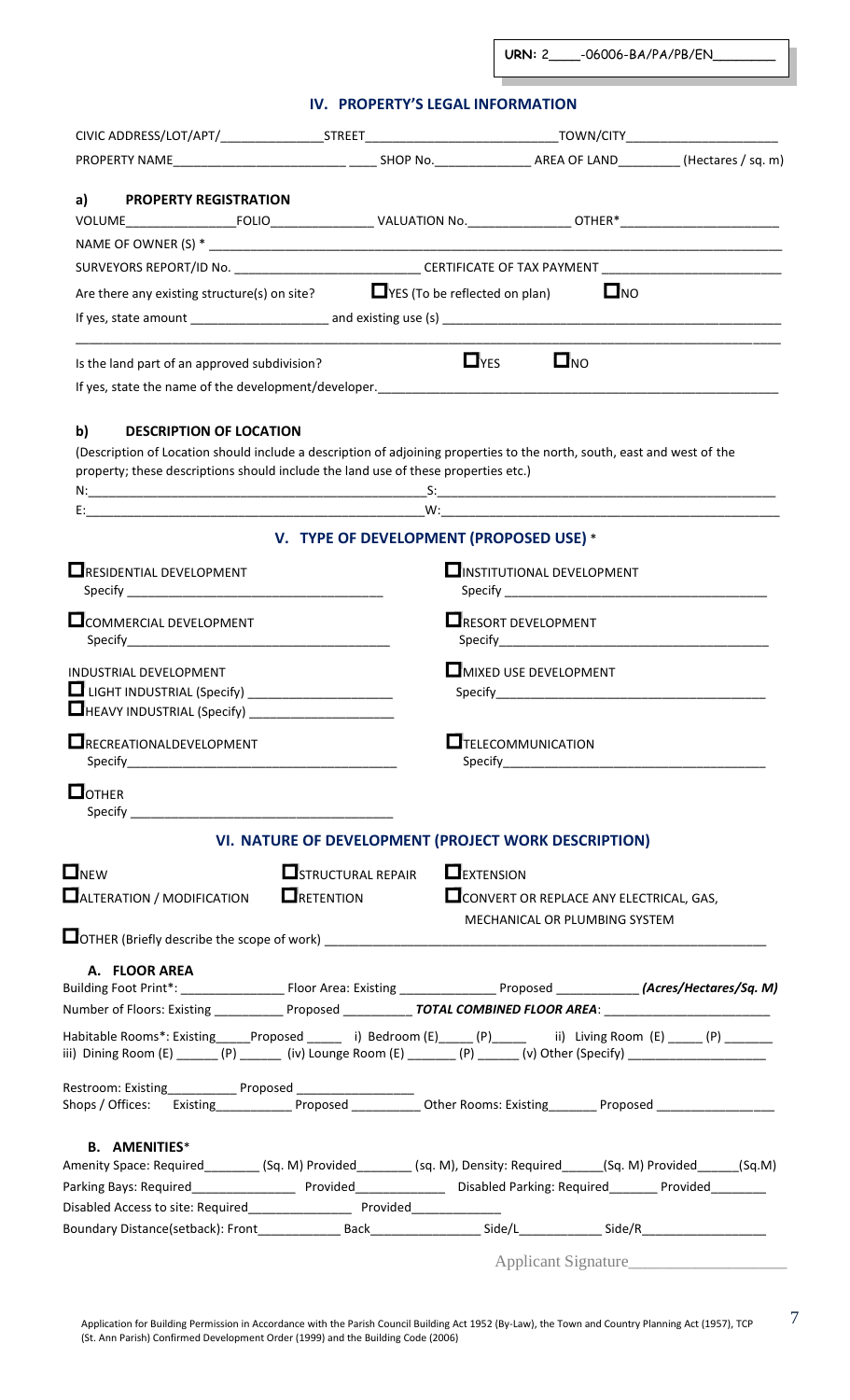|                                                                                                                           | URN: 2_____-06006-BA/PA/PB/EN________      |
|---------------------------------------------------------------------------------------------------------------------------|--------------------------------------------|
| C. ACCESS*                                                                                                                |                                            |
| Does the proposed development require a new or altered access to the main/parochial/reserved road?                        | $\Box$ YES<br>$\mathbf{L}$ NO              |
| $\Box$ YES<br>$\Box$ <sub>NO</sub><br>Pedestrian: $\Box$ YES<br>$\Box$ NO<br>Vehicular:                                   | $\Box$ NO<br>L <sub>YES</sub><br>Disabled: |
| D. SEWAGE TREATMENT AND DISPOSAL                                                                                          |                                            |
| Sewage will drain to: <b>We public or other sewer</b> [State Provider], Name of Mechanical System [State Light] Sewage Mu |                                            |
|                                                                                                                           |                                            |
| <b>SURFACE WATER:</b> Surface water will drain to:<br>Е.                                                                  |                                            |
| $\Box$ Water Course<br>$\Box$ Relief Drains<br><b>NATURAL:</b>                                                            |                                            |
| MAN-MADE: $\Box$ Soak-away $\Box$ Catchment $\Box$ Drains (specify) _____________________                                 |                                            |
|                                                                                                                           |                                            |
| <b>ENVIRONMENTAL ISSUES</b><br>F.                                                                                         |                                            |
| Do you intend to destroy any trees with a trunk diameter exceeding 25 cm?                                                 | $\Box$ YES<br>$\Box_{\rm NO}$              |
| Will the development impede on any water way / natural drainage feature (e.g. sinkholes)?                                 | $\Box_{\rm NO}$<br>$\Box$ YES              |
| Is the Development located in a protected area?                                                                           | $\Box$ YES<br>$\square$ <sub>NO</sub>      |
|                                                                                                                           |                                            |
| Will the development affect endemic flora and/or fauna?                                                                   | $\Box$ YES<br>$\Box_{NO}$                  |
|                                                                                                                           |                                            |
| G. MATERIALS TO BE USED IN CONSTRUCTION (Dominant type)                                                                   |                                            |
| $\Box$ BRICK<br>$\Box$ BLOCKS<br>$\square$ CONCRETE<br><b>OTIMBER</b>                                                     | $\Box$ INSITU CONCRETE                     |
| $\Box$ OTHER                                                                                                              |                                            |
|                                                                                                                           |                                            |
| H. BUILDING SYSTEMS                                                                                                       |                                            |
| $\Box$ PRE-FABRICATION $\Box$ PRECAST $\Box$ BLOCK AND STEEL (Traditional)                                                | $\Box$ TIMBER FRAME                        |
|                                                                                                                           | OTHER_______________________________       |
|                                                                                                                           |                                            |
| VII.<br><b>COVENANT*</b>                                                                                                  |                                            |
| $\Box$ YES<br>Would covenant be breached as a result of the proposal?                                                     | $\Box_{NO}$                                |
|                                                                                                                           |                                            |
|                                                                                                                           |                                            |
| ANY ADDITIONAL INFORMATION YOU WISH TO PROVIDE TO INFORM THE APPLICATION                                                  |                                            |
|                                                                                                                           |                                            |
|                                                                                                                           |                                            |
|                                                                                                                           |                                            |

Applicant Signature\_\_\_\_\_\_\_\_\_\_\_\_\_\_\_\_\_\_\_

**\_\_\_\_\_\_\_\_\_\_\_\_\_\_\_\_\_\_\_\_\_\_\_\_\_\_\_\_\_\_\_\_\_\_\_\_\_\_\_\_\_\_\_\_\_\_\_\_\_\_\_\_\_\_\_\_\_\_\_\_\_\_\_\_\_\_\_\_\_\_\_\_\_\_\_\_\_\_\_\_\_\_\_\_**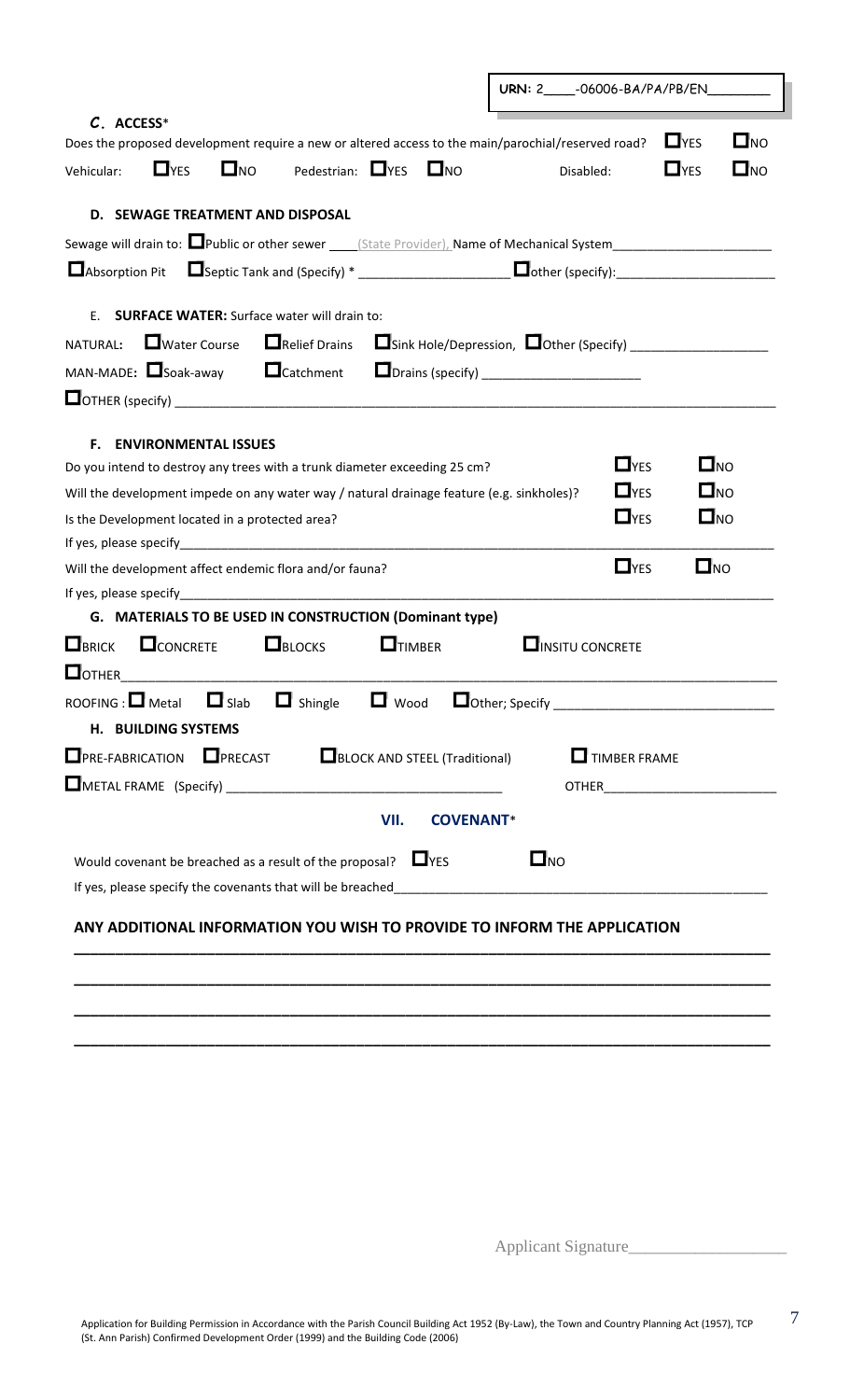### **NOTE**

- 1. FOR ANY ADDITIONAL INSPECTION, FEES WILL BE INCURRED BY THE APPLICANT
- 2. THE COUNCIL RESERVES THE RIGHT TO REQUEST ANY OTHER INFORMATION AT ANYTIME DURING THE REVIEW OF THE APPLICATION. PLEASE NOTE, IF THE REQUESTED INFORMATION IS NOT FORTH-COMING WITHIN **28** DAYS, THE APPLICATION WILL BE REFUSED.

### DECLARATION

I declare that:

- 1. I hereby agree that information submitted is accurate to the best of my knowledge
- 2. I hereby agree to conform to the Building Law, Planning Act/Bylaws and Regulations in every respect and acknowledge responsibility for the act of my Builder or any other person I employ to do my work if permission is granted.
- 3. (a) I will erect the **"Intention to Build" card in a conspicuous area immediately** on the proposed site. I understand that failure to do so will attract a penalty imposed by the Local Planning Authority*.* I will notify the Parish Council of the date of the erection of the Intention to Build Card. I further agree to display on the land the notice of my intention to develop the said land for a minimum of 28 days.

(b)I understand that **this "Intention to Build" Card is not a permit to erect any structure** and that I must await a response from the Local Authority.

- 4. I will notify Parish Council of each construction stage and admit Building Official or other authorized person to inspect building or building work. I understand that failure to do this will result in the cessation of construction works, and any further unauthorized construction works will result in legal actions.
- **5.** I understand that if I carry out any development works before a permit is issued I will be subject to the fines as set out in the Building By Laws and the Town & Country Planning Act 1957 (Amended 1999.). That a Stop Notice and an Enforcement Notice can be served on owner/occupier and if said owner/occupier fail to obey the notices a fine up to One Million Dollars (\$1M) can be imposed and thereafter a fine of Five Thousand Dollars (\$5,000.00) per day if the development continues and in the event of a Court conviction, **your property could be forfeited to the Crown.**

Yours faithfully,

 *Signature of owner or (Agent Authorized in writing)* 

…………………………………………………………  *Signature of applicant*

….……………………………………………………..

……………………………………………….……….

 *Date*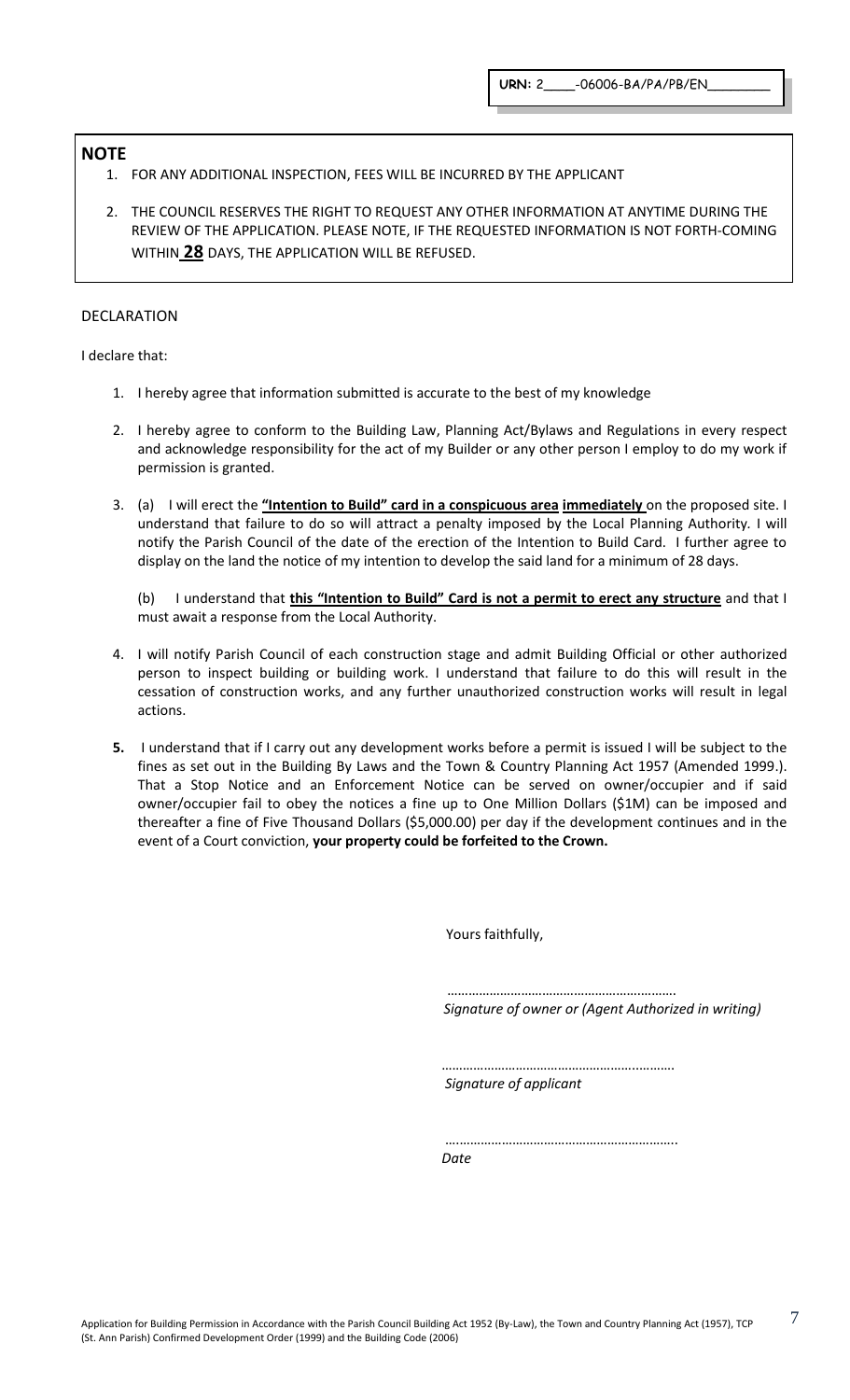### **BUILDING APPLICATION FORM GUIDE**

This is a guide to assists in filling out Building Application form for consideration of approval. Be accurate as falsifying or providing inadequate information will prevent your application from being process.

### **II. Applicant Details**

An Agent could be one of the following: Architect, Engineer, Lessee, Developer, Prospective Purchaser, Building Practitioner, Urban Planner, and Agent for Contractor etc. *(power of Attorney must be given if application is submitted by agent)*

#### **IV. Property's Legal Information**

- a) Other proof of ownership include but not limited to ; Common Law Title, Probated Will, letter from attorney or Govt. Agency (HAJ/NHT/etc.,) for land Settlement or Authorization letter from & Tax Certificate.
- b) All Individuals having vested interest in the land must be listed.

#### **V. Type of Development (Proposed Use)**

- **Residential:** Single Family, Multi-Family, Townhouse, Row House, Apartments, Duplex etc.
- **Institutional:** Community Centers, Schools, Library, Fire Station, Nursing Home, Church, Court, Airport, Police Station, Hospital etc.
- **Commercial:** Shopping Area/Plaza, Restaurant, Markets, Office, Retail/Distribution, Barber Shops, Service Station etc.
- **Recreational:** Horseback Riding, Games/Arcade, Rafting Amusement, Museum, Entertainment Centre, Theatre, Skating Ring, Cinemas, concert Hall, swimming pool etc.
- **Resort:** Guest House, Hotel, Boarding House, Motel, Residential Club, Resort Cottages, Villa (s) etc.
- **Industrial: Light-** Cottage Industry, Noxious Strata, Furniture, Garment, Bakery, Manufacturing, Timber Yard, Garage Repair Shop, Upholstery Shop, Shoe Making etc. **Heavy -** Mining, Oil Refinery, Sugar Factory, Power Station and other uses generating much noise, smoke, fumes, dust or traffic.
- **Mixed Use:** Residential/commercial, Institutional/Commercial, Resort/Residential, Other uses which includes more than one category

### **VI. Nature of Development**

Note that **alteration/modification** is simply adjustment of structure that does not necessarily affect the original building area while **extensio**n is where the resulting structure would exceed the original building area**.** 

a) **Building Footprint** is the entire area of the ground covered by permissible structure; that is the area under the horizontal projection of the roof

**Habitable Room** include bedroom, living room, lounge room, music room, television room, kitchen, dining room, sewing room, study, play room and family room but excludes bathroom, laundry, corridor, hallway, lobby and other spaces of a specialized nature occupied neither frequently nor for extended periods

**Amenity area** is space set aside for recreational and landscaping purposes but it does not include land reserved for car parking, driveway, foot paths and building.

b. Ramps, rails and other amenities shall be provided for **the disable** which should include disable friendly public sanitary convenience and parking. Parking should be a minimum of 5.48 x 3.95 in size. Public Buildings should have provisions which allow ease of access by persons in wheel chairs. (International Building Code, 2006)

*NB. The Planning Authorities will examine the plans for new public facilities to ensure that adequate provisions have been made for physically disabled individuals.* 

 All Commercial and Institutional development must provide public sanitary convenience.

#### **d.)** Sewage Treatment & Disposal

 Septic Tanks are usually a part of a system and include any of the following: Tile Field, Absorption Pit, evapo-transpiration bed, reed bed etc.

#### **e.)** Surface Water

- Natural drains includes natural water Courses, Rivers, Seasonal Streams, sea etc. Man-Made drains include Gullies, Gutters, and Relief Drains etc.
- Catchment is catching or collecting water

**f.)** Protected areas include but not limited to National Parks, Marine Parks, Forest Reserve, National Monument/Natural Landmark, Ramsar Sites, Heritage Sites, and Nature Reserve etc.

#### **c. Covenant**

Please be guided by the covenants on title. Ensure that if proposal will breach covenant it **MUST** be modified by the Court before submission.

For more information and assistance please contact the St. Ann Parish Council.